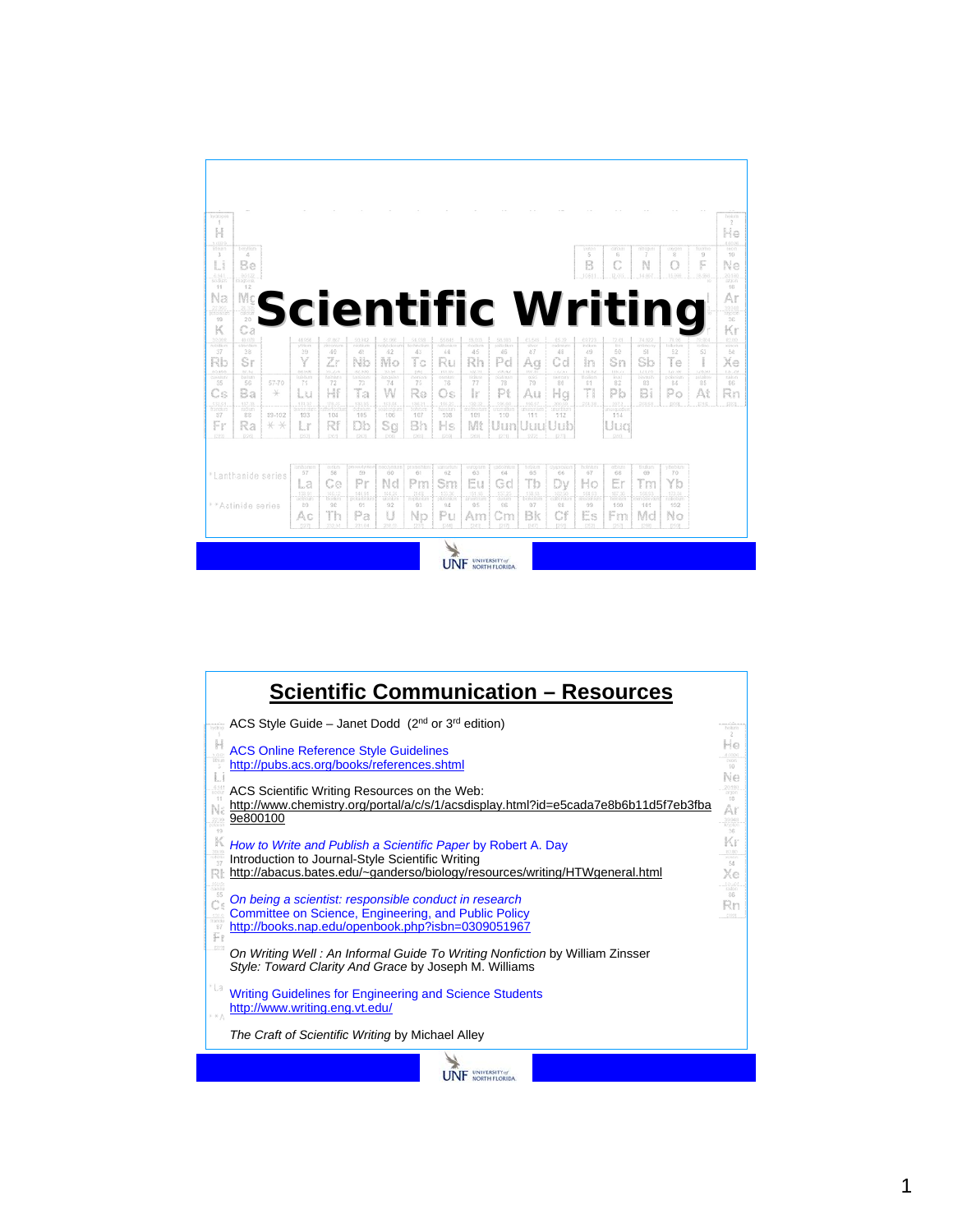

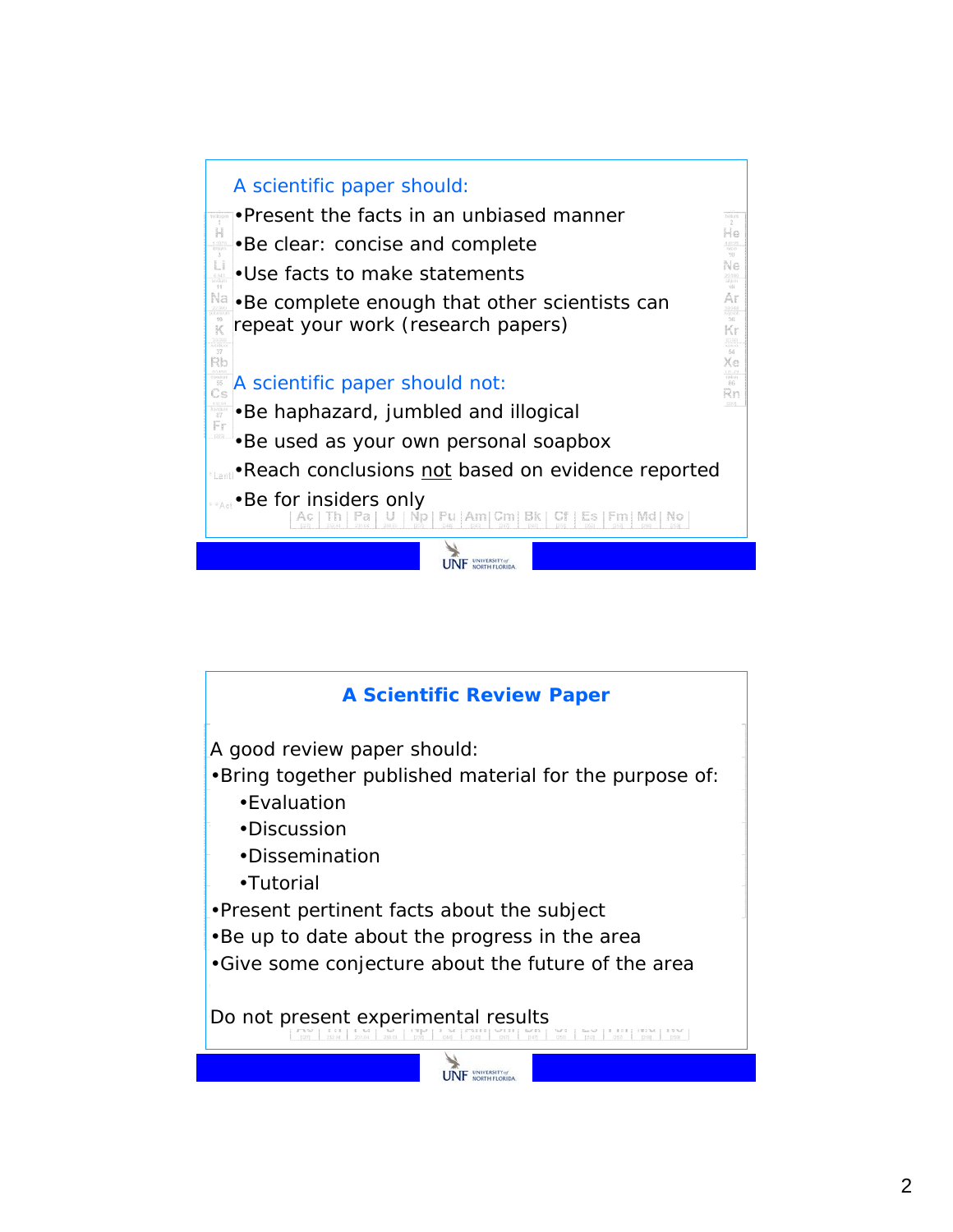

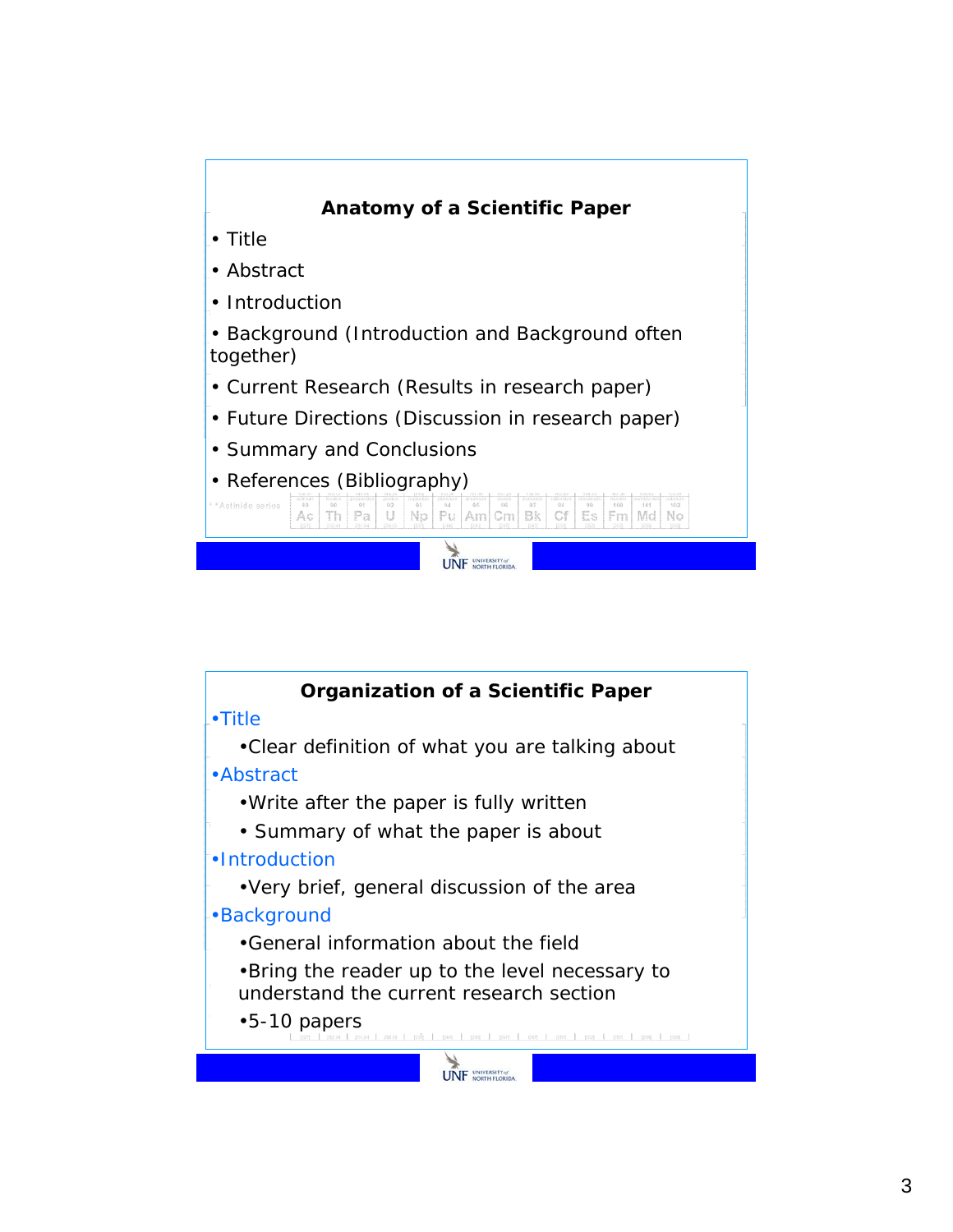

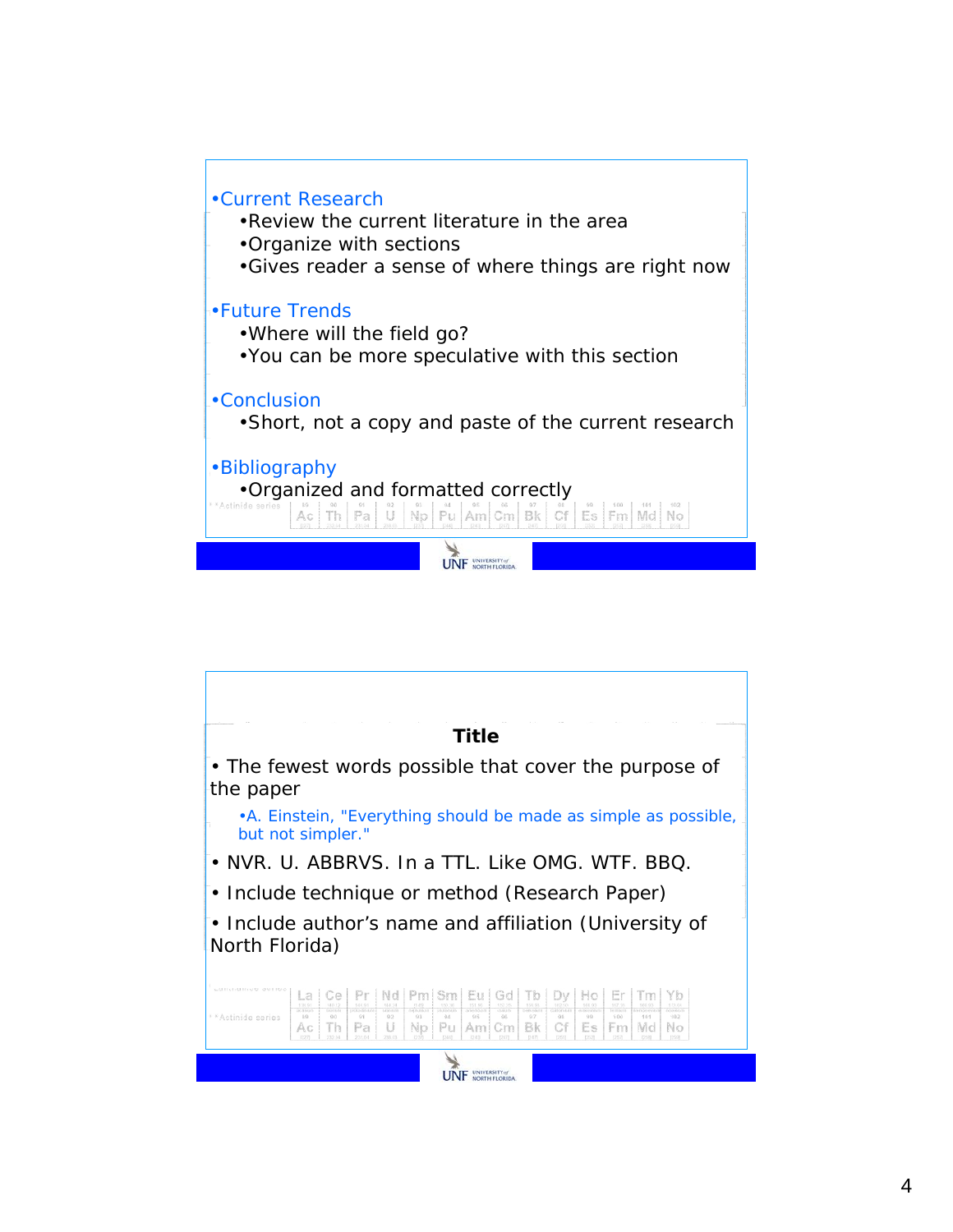

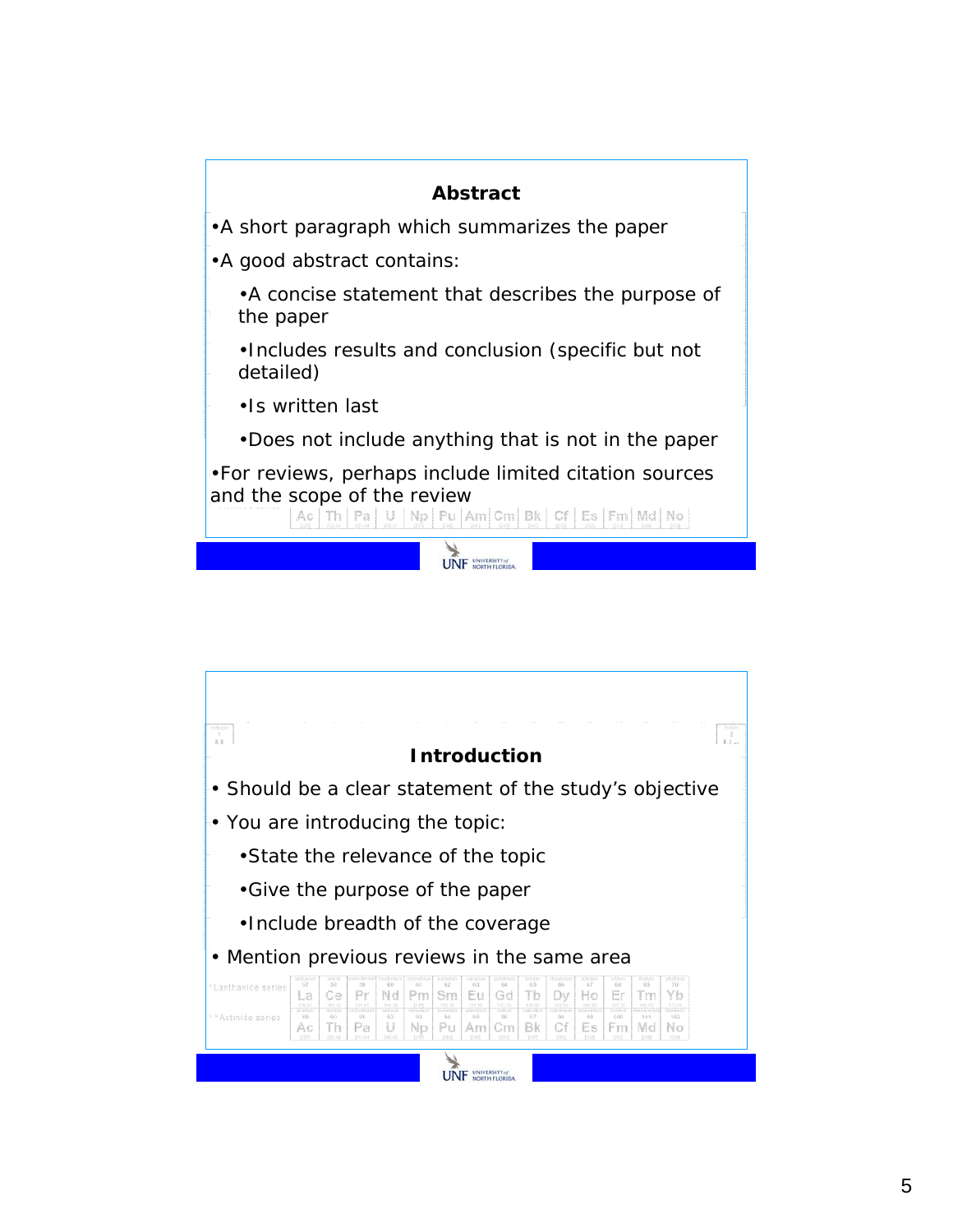

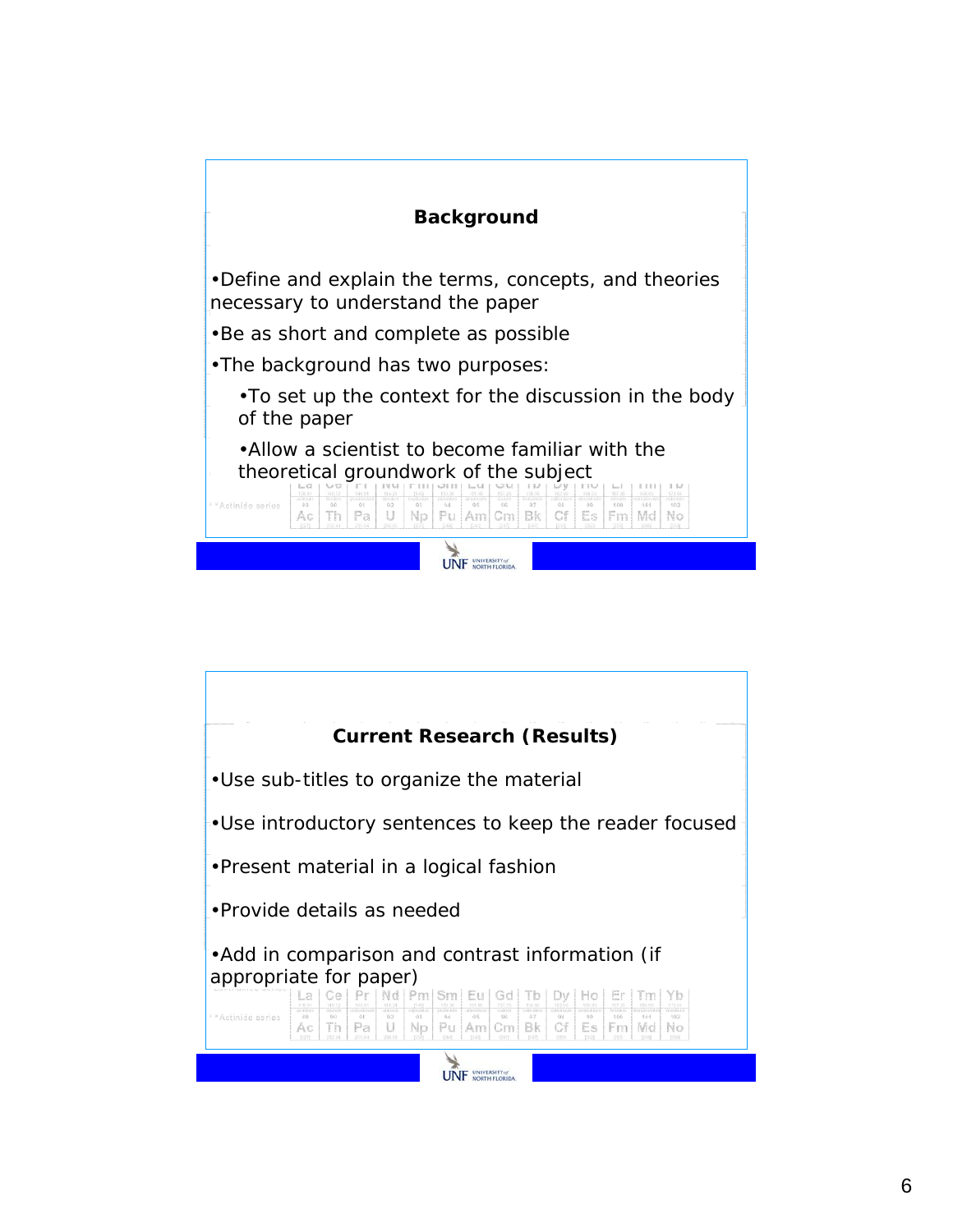| <b>Future Directions</b>                                                                                                                                                                                                                                  |
|-----------------------------------------------------------------------------------------------------------------------------------------------------------------------------------------------------------------------------------------------------------|
| •Summarize the current direction of the area chosen                                                                                                                                                                                                       |
| . Discuss problems, challenges, and obstacles future<br>research faces                                                                                                                                                                                    |
| • Predict (based on information) where you think this<br>area of research is headed (or where you think it should<br>be headed)                                                                                                                           |
| •Be realistic:                                                                                                                                                                                                                                            |
| . We will not all be living on Mars in twenty years                                                                                                                                                                                                       |
| •Almost everyone does have a computer today<br>Pml<br>Eu<br>Sm.<br>Gd<br>Nd<br>La<br>Ce<br><b>ASTRO</b><br>90<br>92<br>35<br>91<br>$94 -$<br>35<br>97<br>99<br>166<br>909<br>162<br>Actinide series<br>Th<br>Pa<br>$P_{1k}$<br>Np<br>Bk<br>Am<br>Es<br>Аc |
|                                                                                                                                                                                                                                                           |

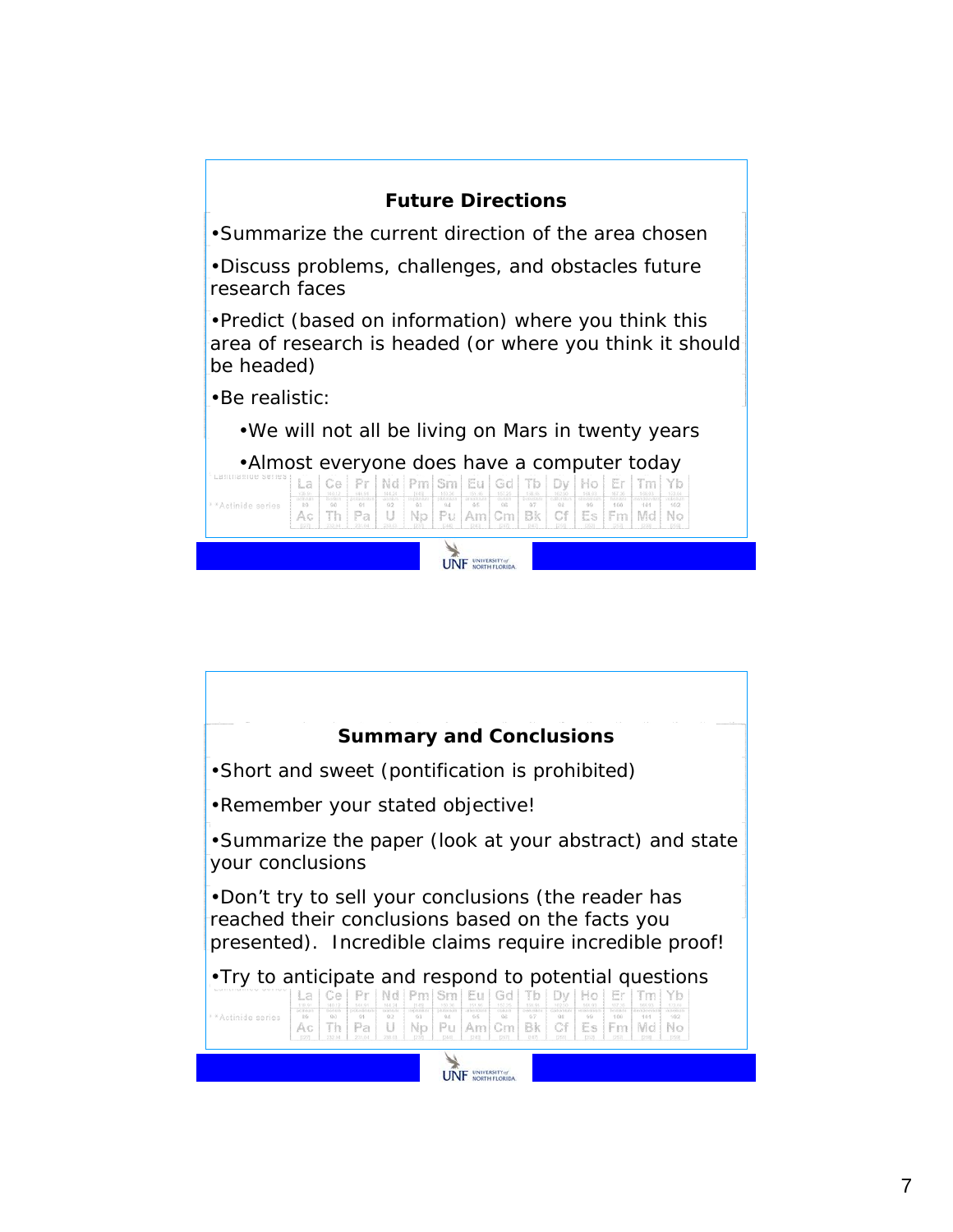

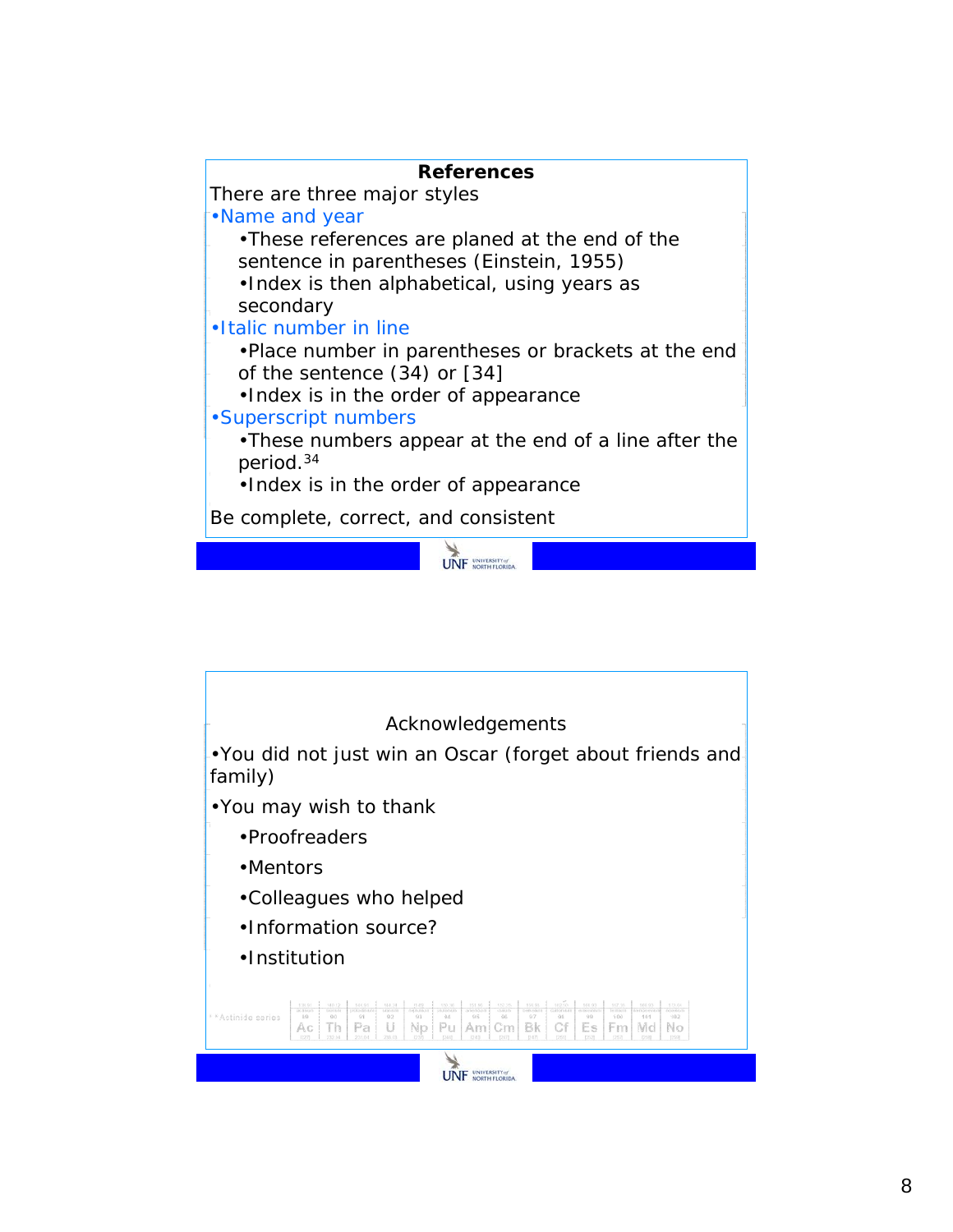